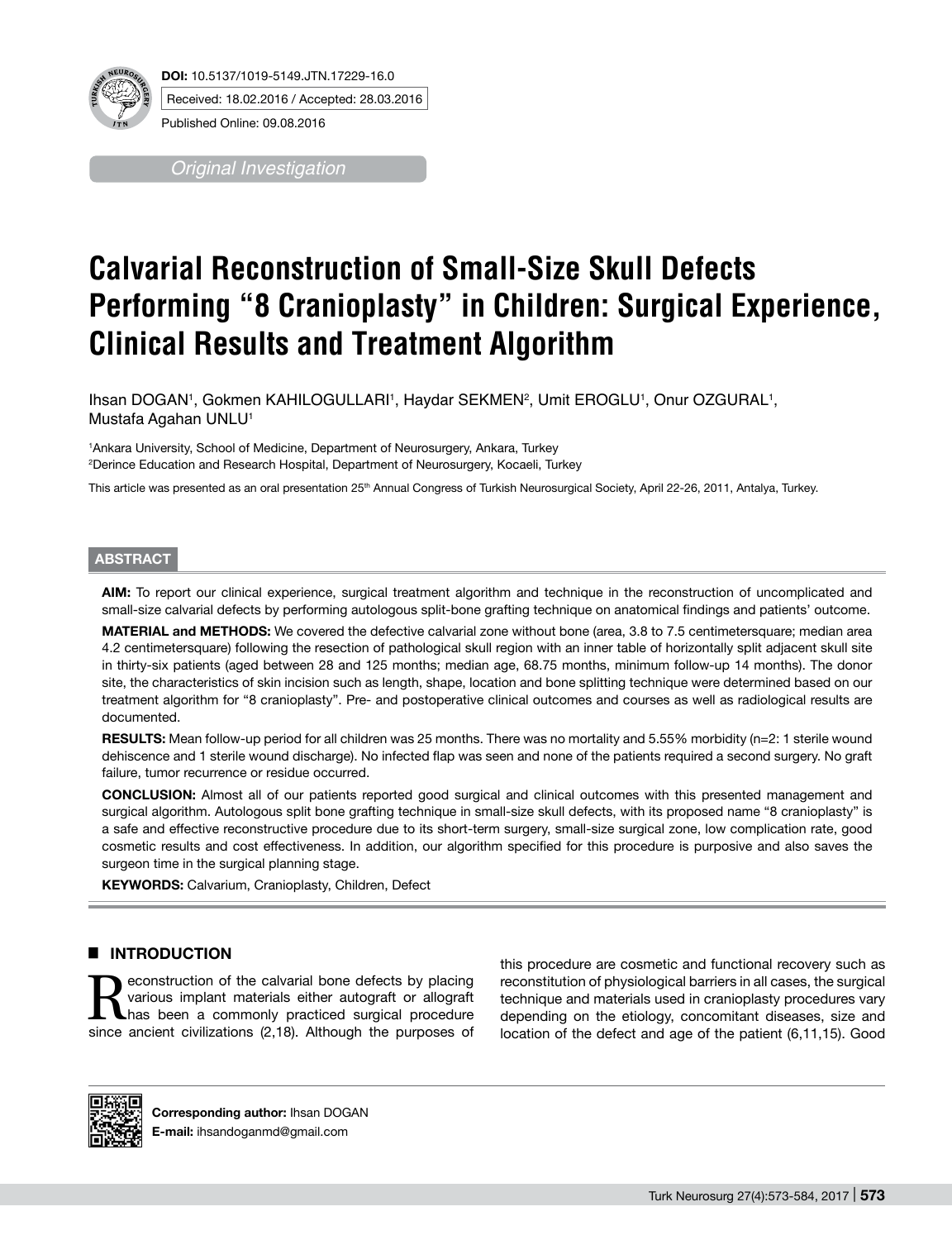surgical results and patient outcome could only be achieved by the selection and use of appropriate material after taking into account these large number of variables under correctly applied surgical technique.

Physical strength, constructional stability and rigidity in the defective area, and the presence of tissue reaction due to biocompatibility of the chosen material are the other significant factors in selecting the appropriate graft type (4,14,17). In addition to all these factors, autografts are preferred in the selection of graft in pediatric patients to prevent potential deformity due to the incomplete and continuing skull development (13).

This study describes a well-known cranioplasty technique involving our experience with various indications for small size and uncomplicated cranial defects in the pediatric age group at Ankara University, Ibn-i Sina Hospital. While this technique is widely performed and well known for the reconstruction of skull defects of different sizes depending on many pathologies and named as "autologous split-calvarial bone graft technique" according to its appearance after reconstruction of small size defects, we proposed to name it as "8 cranioplasty" in our article. Furthermore, taking into account scalp retraction, size of surgical working area and cosmetic concerns, we also explained a new preoperative surgical algorithm determining the shape and location of appropriate skin incision considering the cranioplasty region and the etiology, from which side of the calvarial defect cranitomy the bone graft should be performed and the horizontal splitting technique. We have designed our algorithm on these basic issues and also each surgical step is focused on and explained in detail. In the light of our experience, combining with data obtained from radiological imaging findings and intraoperative observations, we created the final state of surgical principles of the eight cranioplasty technique.

#### █ **MATERIAL and METHODS**

#### **Patients and Diagnosis**

We reviewed the hospital records of patients who underwent cranioplasty with autologous split calvarium bone graft at the Ankara University, Ibn-i Sina Hospital between 2005 and 2013. We assessed 36 patients (22 boys, 14 girls) aged between 28 and 125 months (mean 68.75 months). Of the 36 calvarial defects, 15 were located in the frontal bone, 12 were in the parietal bone, 8 were in the occipital bone and 1 was in the temporal bone.

Patients' complaints are in a wide range from a palpable and growing mass and localized pain to softness, edema and depression feeling on the skull. X-ray is usually sufficient for pre-diagnosis (Figure 1A). Radiolucency of the pathologic zone may give hints about the lesion. Computed tomography (CT) findings are more valuable in terms of the presence of destruction of skull, expansion and invasion features of the lesion (Figures 1B, C). Although CT sections or axial (Figure 1D), sagittal and coronal magnetic resonance imaging (MRI) are helpful and effective in the diagnosis of the lesion, the threedimensional view of the skull following the reconstruction of

these images provides an additional surgical perspective and contribution for planning the procedure (Figure 1E). In some cases where it is not possible to show the lesion on CT images especially in the parenchyma window (Figure 1C) due to its insufficiency, MRI is also preferable and more advantageous to demonstrate the pathology or in other situations whether the brain parenchyma is affected or not.

The defective calvarial zone without bone in consequence of surgically resected pathology or the pathology itself (fracture) was measured between 3.8 to 7.5 centimetersquare (median area 4.2 centimetersquare) by using free computer software (OsiriX Medical Imaging Software) on CT images (Figure 2). Autologous bone graft was obtained from horizontallysplit calvarial bone adjacent to the skull defect. All of our cranioplasty procedures, comprising the resection of the pathology until secure bone tissue was seen and coverage of the calvarial defect with autologous split bone graft, were performed in a single session. Follow-up periods of these patients were a minimum 14 months and at the end of the second-year the patients' follow-ups were ended. In this period of time, all the patients were evaluated in terms of wound healing, cosmetic results, strength and rigidity of grafts. Strength of the graft was used for describing the solidity and resistance of the split bones and the rigidity synonym for stability was used for describing the mobility of the bones in their settled surgical area. These two terms express constructional integrity and were evaluated radiographically and by palpation during physical examination. In the followup periods of our patients, we kept our physical examination findings in the forefront according to the radiological images. Due to the radiation exposure, we did not prefer to follow all of our patients radiologically. Parents' satisfaction of patients' condition was our criteria for determining the cosmetic results. Complications were recorded and evaluated as intraoperative, post-operative early period (first week after surgery), and postoperative late period (later than 1 week after surgery). We also pointed out our ways of coping with these complications. The bone pathologies deemed necessary for cranioplasty after total resection are shown in Table I.

#### **Preoperative Management, Surgical Decision and Surgical Technique**

Exposure of the cranial defect is the first surgical step as usual. It should be noted that skull region used as autograft has to be included in surgical working region. For this purpose, before the surgery, determination of certain localizations and size of skull pathology together with the adjacent healthy skull region chosen for cranioplasty is essential. From which side of the defect the graft material could be procured, the shape of the skin incision and the flap type could not be standardized for all settlements of calvarial defects. All of these surgical steps should be performed according to the pathology and specifically its settlement (Figures 3A, B). Thus, appropriate skin incision type and length have been chosen pursuant to our algorithm in all of our patients. According to the basic principles of our algorithm, we prefer to replace the optimal skin incision just behind the hairline for frontal bone localized small size lesions or defects specific to the forehead (Figure 3C).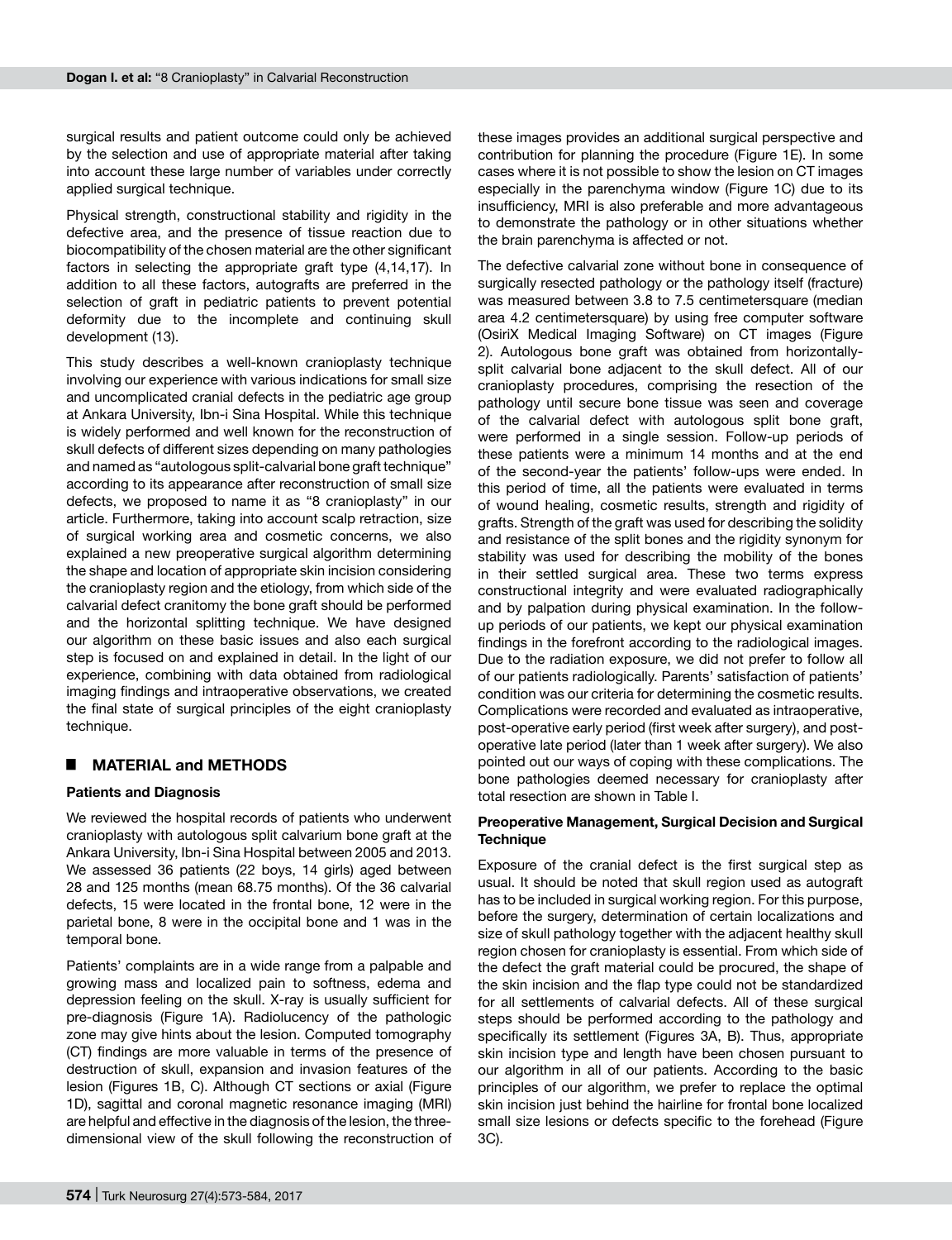

**Figure 1:** Radiological assessment and views of calvarial pathology of the same patient **A)** Plain X-ray cranium roentgenogram of a child patient showing a destructive radiopaque lesion at the midline. **B, C)** Bone window (B) and parenchyma window (C) CT imaging of the same patient. While the destruction of calvarial region due to the pathology is seen as a hypointense region on bone window, the calvarium seems intact in the same localization in the parenchyma window. **D)** Contrast enhancement T2 MRI of same pathology is showing a space-occupying intradiploic skull lesion **E)** 3-dimensional reconstruction of the cranium showing a lytic lesion on parietal bone. (On all images, an arrowhead shows the lesion).



**Figure 2:** Measurement and demonstration of a destructive midline calvarial lesion in the 3-dimensional image of a child patient reconstructed by free computer software (OsiriX Medical Imaging Software) (Red line is showing the periphery of the lesion).

**Table I:** Indications for "8 Cranioplasty"

| <b>Indications</b>                      | Number of<br>patients |
|-----------------------------------------|-----------------------|
| Infection                               | З                     |
| Trauma                                  |                       |
| Intradiploic Dermoid Cyst               | 6                     |
| Fibrous Dysplasia                       | 3                     |
| Eosinophilic Granuloma                  | 4                     |
| Growing Skull Fracture                  | 6                     |
| Craniectomy for Intracerebral Haematoma |                       |
| Intradiploic Epidermoid Cyst            | 6                     |

For "8 cranioplasty" procedures, a linear skin incision is preferred generally in almost all cases except anterior frontal bone lesions as discussed before. The linear incision should be on the line that connects the centers of the calvarial pathologic zone and adjacent area (Figure 3D). This incision will provide adequate exposure for this procedure.

Subsequent to optimal exposure of the surgical field and total resection of the osseous lesion until solid and healthy bone tissue with smooth edges has been observed (Figure 4A),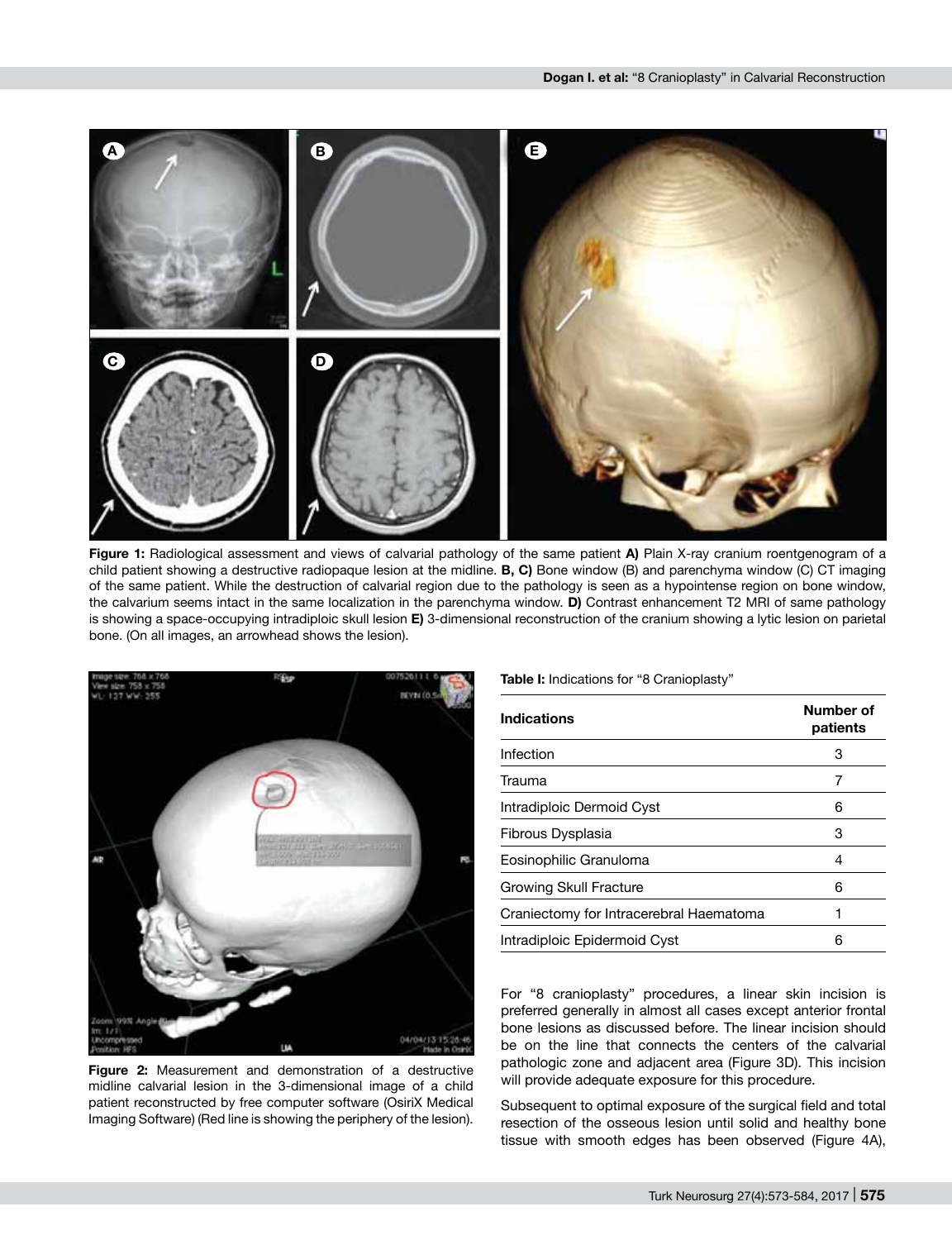creating a pattern of the calvarial defect to be repaired is the next surgical step (Figure 4B). For this purpose, the defective empty region is filled with semi-solid formable stuff such as bone-wax. After boundaries of the model become clear, it is relocated to the solid skull region over the calvarium where cranitomy will be performed and the margin of this model is marked above the skull to create a similar pattern (Figure 4C). After craniotomy following the marked borders, an "8" shape calvarial cavity is created (Figure 4D).

The choice of craniotomy side to obtain the autograft is crucial. We refer to this region as the "craniotomy side" in our article. There is no standard decision for this event. It varies according to the settlement and the size of the defect. Vascularization of the skin flap, compatibility of thickness and concavity of the calvarial bone graft for splitting and replacing are major determining factors in the choice of craniotomy side. For this purpose, and to define the anatomic site of the calvarial defect to simplify our surgical plan and make our algorithm understandable; we separated frontal, parietal and occipital bones into three surgical regions and these regions were also divided into three subregions (Table II and Figure 5A-C). In the cause of reconstruction of the calvarial defects of each settlement, craniotomy sides were determined and shown separately and specifically (Figures 5A-C). For temporal bone defects, we recommend to obtain autograft from the parietal bone. Parietal bone could be thought as a good option depending on its thickness. Temporal bone is not a good alternative source for autografts because of its thin structure. Incision over the temporal muscle and disruption of vascularization may eventually cause muscular atrophy and thus, poor cosmetic results may occur.

Splitting of autologous calvarial bone (Figure 6A) is performed with an oscillating saw (Figures 6B; 7A, B). This device can be thought as one of the best or only option for achieving two similar bone pieces in almost every cases (Figure 6C) that will be used for "8 cranioplasty" (Figure 6D). Splitting of small size calvarial grafts of pediatric age group patients needs more attention and experience than adults. Due to the thin intertabular space, grafts can be broken into several pieces, have irregular shapes and thickness during this procedure. Asymmetric twin flaps will cause poor cosmetic results. Therefore, splitting of the craniotomised bone either with oscillating saw (Figure 7A, B) or No. 20 blade (Figures 7 C-F) should follow the direction from the edge to the center (Figure 7E). As a recently defined surgical practice, using a No. 20 blade may be dangerous for the surgeon. To avoid potential hazards, both the handle of the blade and the calvarial graft must properly be in contact with firm ground (Figure 7D).

The final surgical step is the reconstruction of the 8-shaped defective zone (Figure 8A), after removing the pathological zone and craniotomising an adjacent intact bone with similar



**Figure 3: A, B)** Palpable mass below the scalp leads to a cosmetic disorder in the frontal region of the skull (A) and on the midline just in front of the coronal suture (B). **C)** Surgical patient position for frontal bone localized lesion and skin incision is designed in a curvilinear fashion just behind the hairline. Elasticity and mobility of scalp enable accessing the pathologic region although the skin incision is away from lesion. **D)** Skin incision that cross the centers of both the pathologic area itself and its craniotomy side extending toward both directions to create a large surgical field prepared for the midline pathology.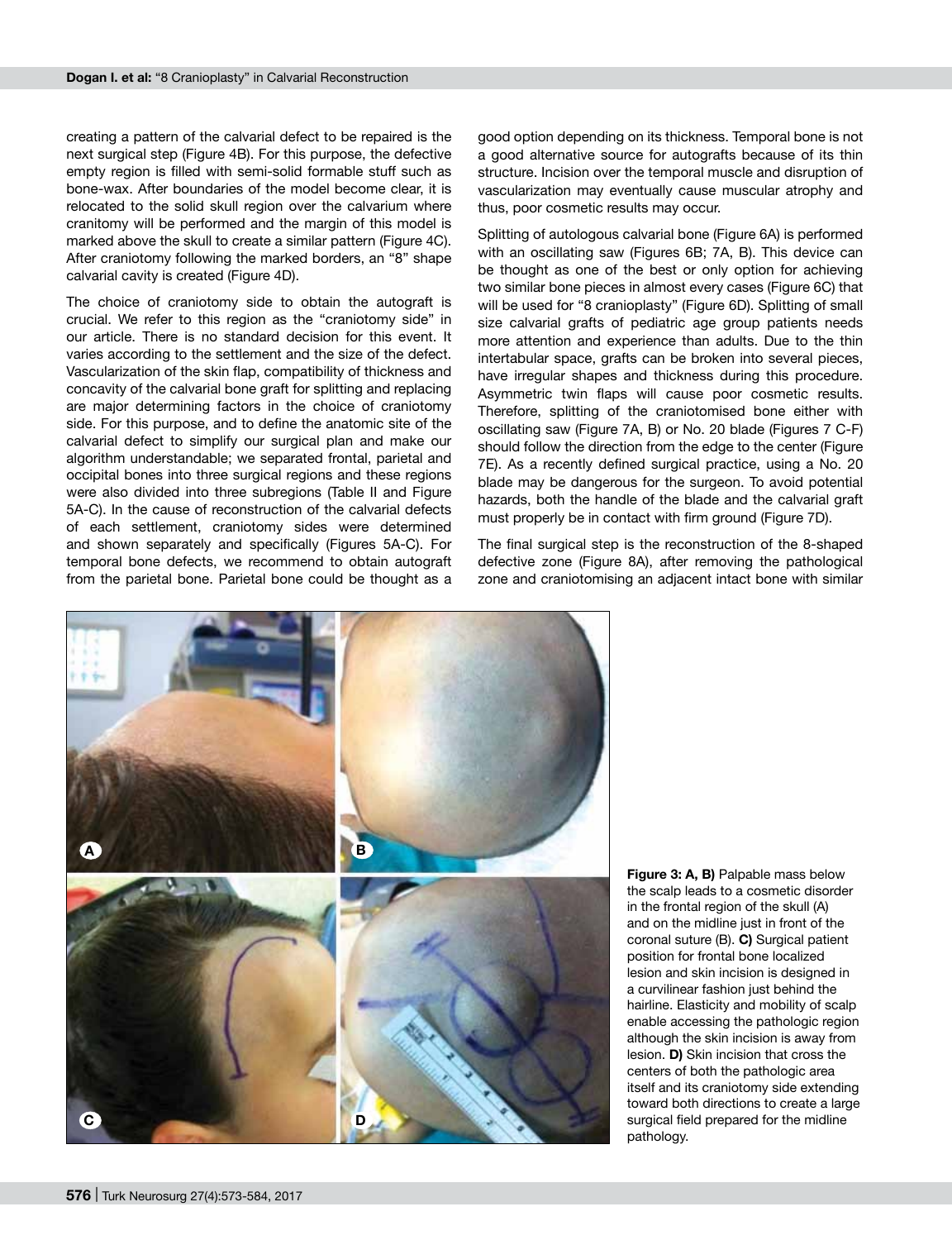

**Figure 4: A)** Exposure of osseous lesion with nearby solid calvarial region from where autologous graft will be used. **B)** Totally resected calvarial bone site needs to be repaired and the surgical working region enlarged owing to the elasticity of scalp. **C)** Pattern of the defective region is created in the craniotomy side with the same size and shape over the surface of the skull. **D)** After craniotomy of the healthy and solid calvarial bone used for the autograft, two fields symmetrical to each other imitating number "8" are created.



**Figure 5:** Surgical regions of frontal bone **(A)**, parietal bone **(B)**, occipital bone **(C)** and craniotomized side of calvarial defect according to their settlements (red arrows show the primarily chosen side of grafting region and white ones show the secondary regions).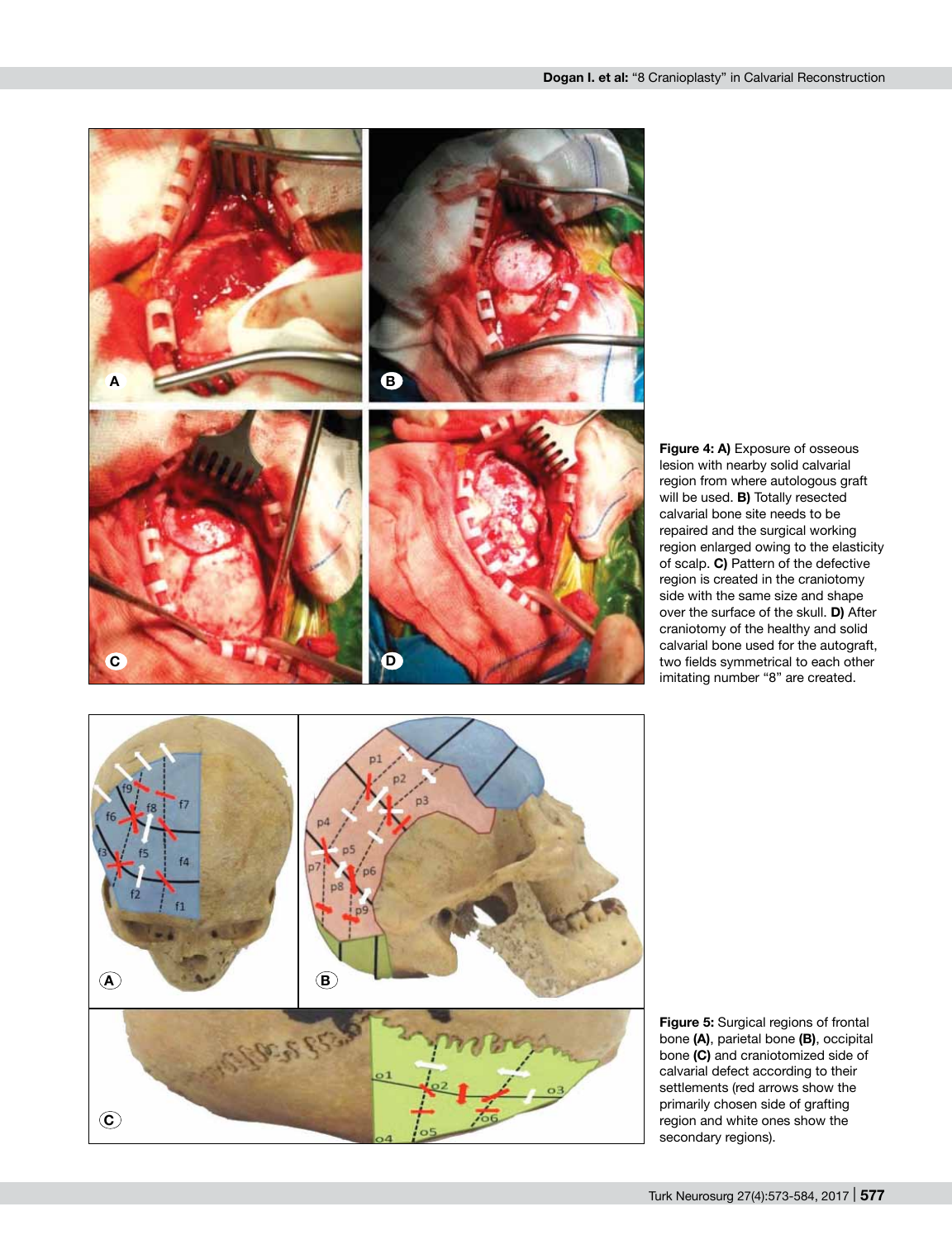pattern of this zone that will be used as a graft material together. Inner and outer tables of intact bone graft are connected to each other and placed into the 8-shaped defective zone to maintain the calvarial integrity and surface smoothness

(Figure 8B). It is recommended to cover the pathologic region with inner table of the calvarial graft while the outer table stays in its original position.

**Table II:** Surgical Regions of Skull Bones for Defining the Anatomic Site of the Calvarial Defect Adapted to "8 Cranioplasty" (Inferior Region of Occipital Bone Below the Nuchal Line not Included)

| <b>Skull Bone</b> |              | <b>Regions-Subregions</b> |               |
|-------------------|--------------|---------------------------|---------------|
|                   | Anterior 1/3 | Middle 1/3                | Posterior 1/3 |
|                   | Lateral (f3) | Lateral (f6)              | Lateral (f9)  |
| Frontal           | Center (f2)  | Center (f5)               | Center (f8)   |
|                   | Medial (f1)  | Medial(f4)                | Medial (f7)   |
|                   | Anterior 1/3 | Middle 1/3                | Posterior 1/3 |
|                   | Lateral (p3) | Lateral (p6)              | Lateral (p9)  |
| Parietal          | Center (p2)  | Center (p5)               | Center (p8)   |
|                   | Medial (p1)  | Medial (p4)               | Medial (p7)   |
|                   | Anterior 1/2 |                           | Posterior 1/2 |
|                   | Lateral (o3) |                           | Lateral (06)  |
| Occipital         | Center (o2)  |                           | Center (o5)   |
|                   | Medial (o1)  |                           | Medial (04)   |



**Figure 6: A)** Craniotomized bone flap. **B)** Horizontal splitting of craniotomized bone flap into inner and outer tables with the oscillating saw. **C)** Inner and outer tables of craniotomized bone flap identical to each other will be used as two separate graft materials. **D)** Reconstruction of the defective calvarial zone by placing and fastening up the grafts.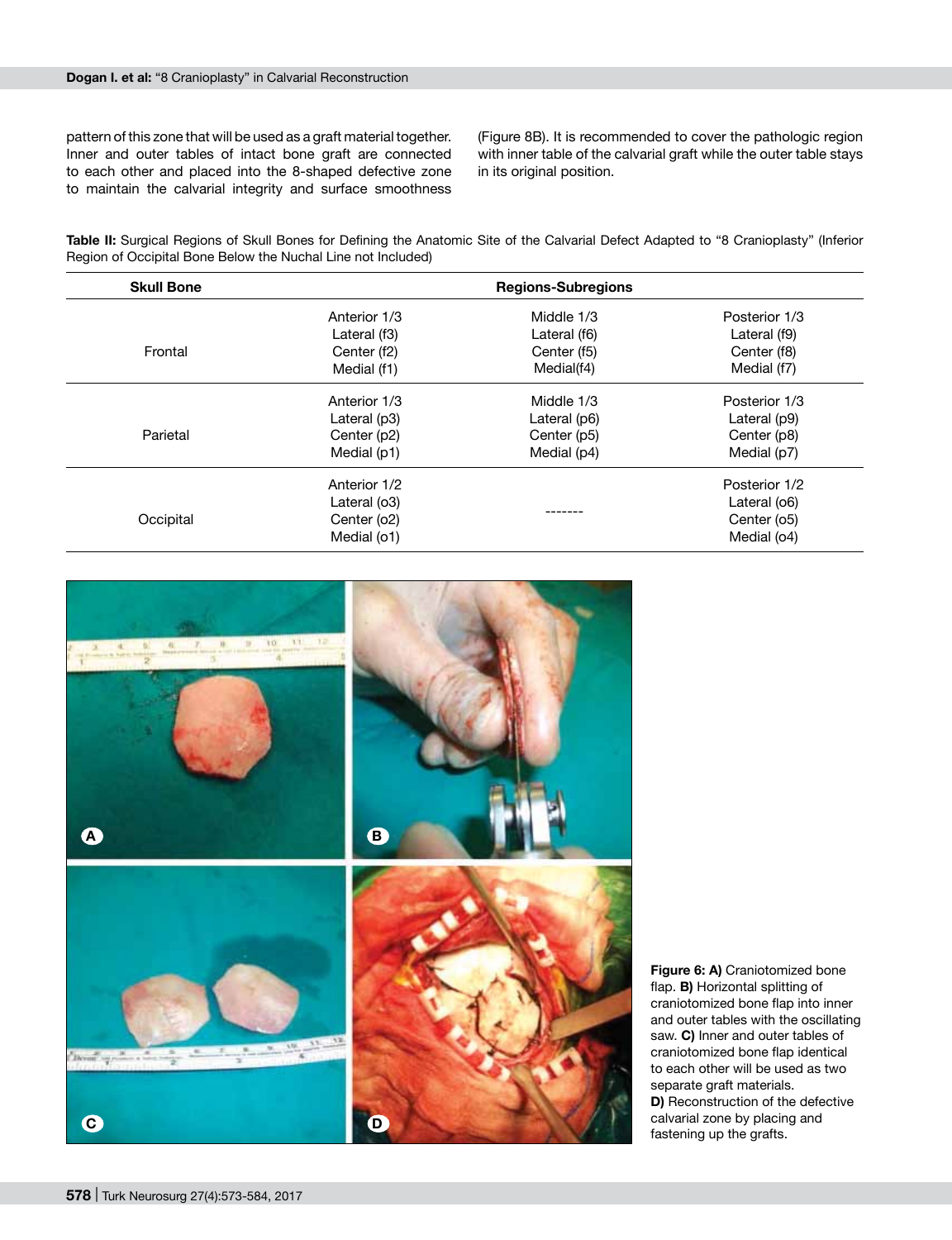# █ **RESULTS**

Each patient was evaluated during surgery, the postoperative early period (first week after surgery) and the late post-operative period (later than 1 week after surgery). The postoperative follow-up period ranged from 16 to 49 months. Mean length of hospital stay of our patients was 28 hours (16 hours to 145 hours). No mortality and no bone resorption occurred in our patients. A second surgical procedure was not required for any patient. During surgery, the bone graft got divided into two pieces vertically throughout the suture line after craniotomy in one patient. These two pieces split separately and then inner tables and outer tables were connected among themselves. Afterward, the procedure continued in its standard way. In one of the patients, sterile wound discharge occurred in the early postoperative period (3 days later surgery) and daily wound care with local drainage was performed and the discharge gradually decreased without any medical treatment. One patient developed a skin flap infection 48 hours after the surgery and was treated in



**Figure 7: A, B)** Splitting of craniotomized bone graft by ossilating saw and close view of inner and outer tables, intertabular space. **C-E)** Another proposed alternative splitting technique using a no. 20 blade especially for younger pediatric patients and thinner calvarial grafts. Circular movement of blade from the periphery to the center **(E)** will provide good results in terms of obtaining two similar grafts **(F)** (Red curved arrows indicate the splitting direction of craniotomized bone graft sequentially).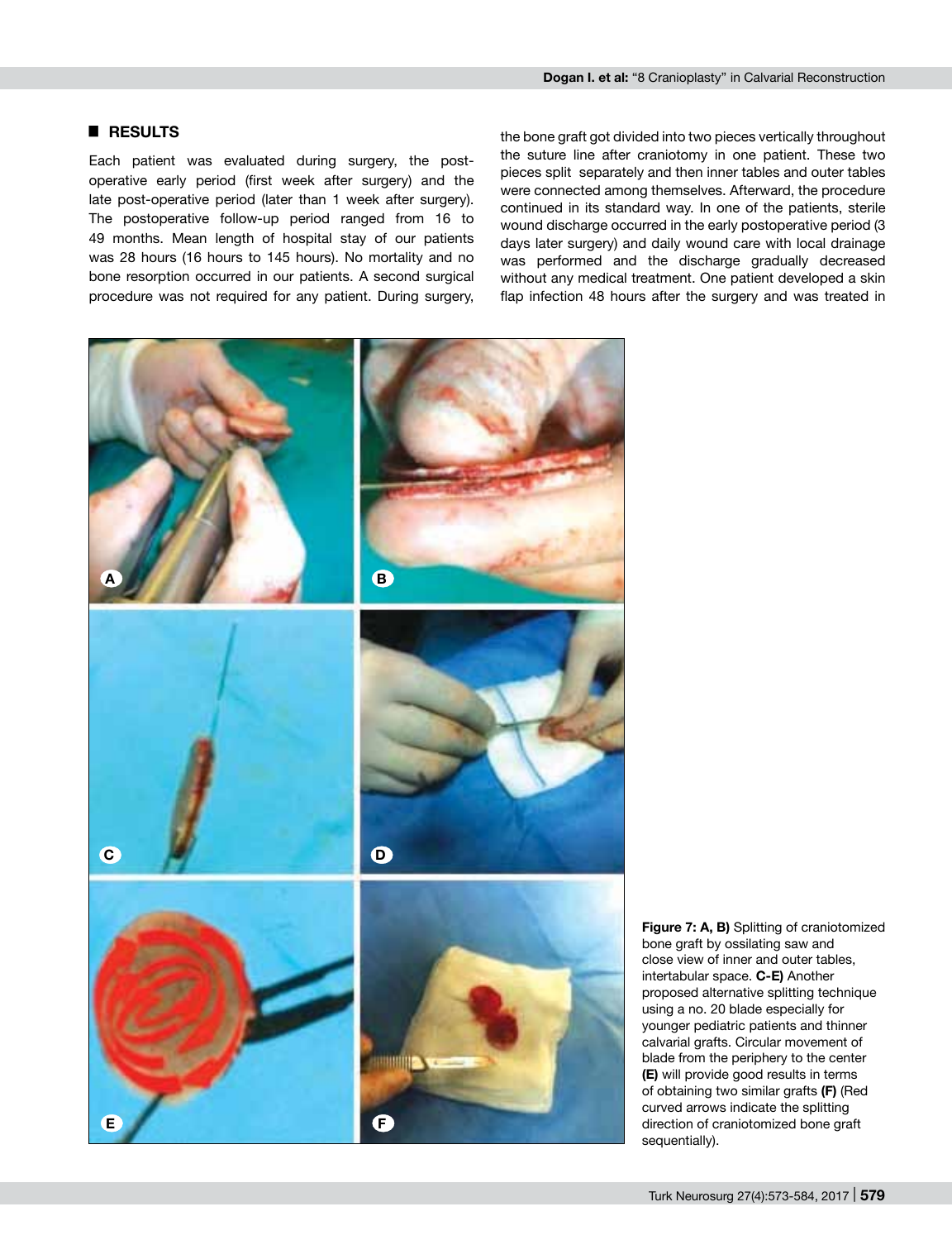about 2 weeks with systemic antibiotic therapy. In the late postoperative period, no recurrent infection of this patient developed and no primary infection was observed in any other patient. Cosmetic and constructional results were evaluated 6 months after surgery. In all patients who had undergone radiological imaging, radiographically bone density of the

grafts had almost the same radioopacity with the nearby calvarial bone (Figures 9 A-D). The border between the grafts and adjacent bone tissue with which the grafts combined disappeared in all of the patients. Except for 4 patients, all the grafts were rigid in their settled place 6 months after the operation. In postoperative 12<sup>th</sup> month, the rest of the grafts



**Figure 8: A)** 8-shaped skull defect after removing both calvarial lesion and graft. **B)** 8-shaped reconstruction with inner (right) and outer (left) tables of intact craniotomized graft.



**Figure 9:** Postoperative radiological images after "8 cranioplasty". **A, B)** 3-dimensional views after procedure demonstrating the contour fitting and fusion of the grafts (A) and calvarial surface smoothness (B). **C)** Axial CT image is demonstrating the continuity in calvarial integrity and inclination. **D)** Plain X-ray roentgenogram after reconstruction.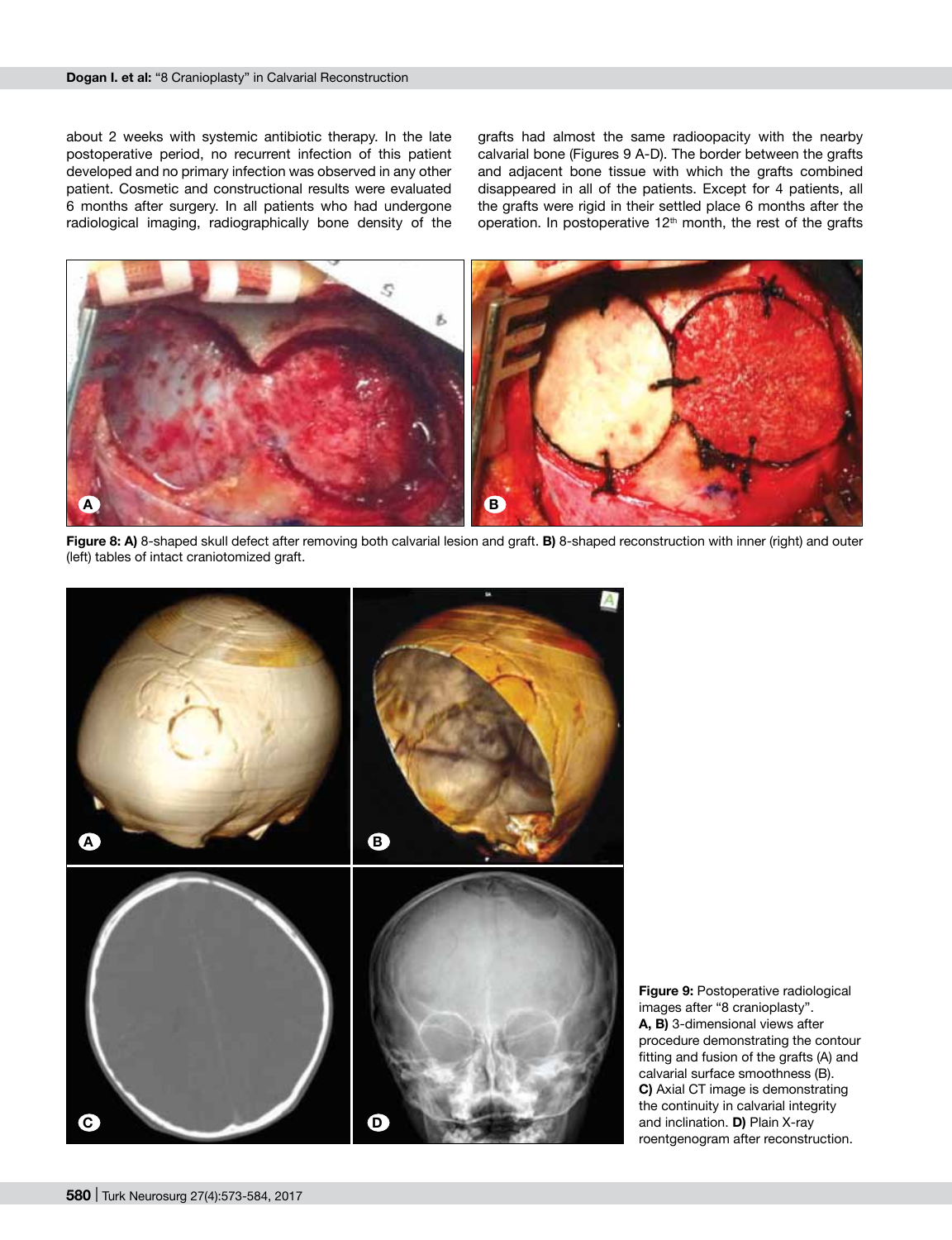**Table III:** Scaling Criteria for Determining the Graft's Condition and Appearance of the Incision Site and Surgical Skin Area

| <b>Physical examination and inspection findings</b>                                                                                                                                     |   |
|-----------------------------------------------------------------------------------------------------------------------------------------------------------------------------------------|---|
| With palpation, no calvarial graft mobility. No scalp deformity on inspection                                                                                                           | 5 |
| With palpation, minimal calvarial irregularity but no scalp deformity                                                                                                                   |   |
| Minimal depression/elevation in operation field when looking closer, no calvarial graft mobility +/- scalp deformity<br>suggesting construct failure or insufficiency                   |   |
| Evident depression/elevation in operation field when looking from a distance, presence of calvarial graft mobility +/-<br>scalp deformity suggesting construct failure or insufficiency | ŋ |
| Presence of scar tissue $+/-$ , an open wound $+/-$ depression or elevation on scalp                                                                                                    |   |

became stable. Patient satisfaction were assessed by their rating over five points with a mean satisfaction score of 4.36 (5 patients 3 points, 13 patients 4 points and 18 patients 5 points). In the determination of the patients' or parents' satisfaction, when scoring, they were asked to take into account the patients' adaptation to social life after surgery, occurrence and duration of postoperative symptoms and their cosmetic acclaim. Also we generated an objective scale and scoring system that should be assessed by physicians for the purpose of the determination of both the graft rigidity and cosmetic results together (Table III). According to our scale, 3 out of 36 patients got 3 points, 6 out of 36 got 4 points and 27 out of 36 got 5 points at the end of the first year. No scalp deformity or calvarial graft mobility was found in our patients.

# █ **DISCUSSION**

In the selection of appropriate material for the purpose of restoring the calvarial defect, the age of the patient is the most decisive criteria. In situations where the calvarial bone adjacent to defective zone is intact and the patient is in the pediatric age group, an autologous bone graft should be the first option (9,14).

Previously craniectomised bone flaps, split calvarium bone or rib grafts are autologous cranioplasty alternatives for repairing calvarial defects (19). For the purpose of repairing calvarial defects in children due to continuing skull enlargement in this patient age group, in the choice of graft material, predominance of autologous bone grafts compared to allograft ones is due to their biologic coherency and morphologic conformity.

In the absence of a suitable craniectomised flap or bank calvarial bone, or when the shape of the original defect has changed drastically, the best option is the utilisation of split calvarium or rib grafts (8,9,12-14,20). The term "8 cranioplasty" is used in our article for describing the calvarial defects repaired by upturned or directly placed inner table of the adjacent splitted bone horizontally. "8 cranioplasty" could be accepted as subtype of autologous split bone graft technique performed for small size defects. Although "8 cranioplasty" is a feasible and practicable technique, it also has disadvantages for repairing extensive and large cranial defects. Constructional similarity between the defective calvarial site and donor site is impaired in proportion to the widening size of pathology. Concavity, curvature, thickness, neighborhood with superficial vascular structures such as sagittal, transverse sinuses of donor calvarial bone are major determinant features about whether "8 cranioplasty" will be performed or not. In the event that one of these features is incompatible, the place where the symmetry of the defective site in the other side of the skull is chosen as donor site or other type of graft materials could be used. When there is an intact calvarial bone tissue between sites where cranioplasty has been performed, we do not use the term "8 cranioplasty".

Three-dimensional CT images and multi-axial 2 dimensional CT images were also valuable and useful for the purpose of choosing the proper graft side of the calvarial defect during the preoperative preparation period. Principally, on radiological examination, it should be considered that the curvature and concavity of the graft should be compatible with the defective zone. According to our study and the newly determined algorithm, each region and compatibility of these regions with each other in their specific locations in terms of their curving pattern were noted and examined radiologically. When the concavity or curving pattern of each cranial bone (frontal (Figure 10B, C), parietal (Figure 10B-E), occipital (Figure 10 B-E)) were analyzed separately from the others radiologically, it could be realized that almost any region of cranium is compatible with the surrounding bone in its own cranial bone limits. For providing the optimum alignment and natural appearance after grafting postoperatively, we simplified and generalized the grafting sides as 2, 5, 7 and 10 o'clock sides of defective zone except for the exceptions. In general, we proposed the grafting sides from a line that cut the cranium that is angled 45 degrees with the horizontal plane anteriorly (Figure 10 A-E).

In situations where larger cranial defects have to be repaired by autologous split calvarial bone, the preferred donor site of the calvarium is usually the opposite site of the defect symmetrically. The shape of the craniotomised site or harvest area is approximately the mirror image of the region that requires cranioplasty where the sagittal suture is chosen as the midline between these two regions (1). Splitthickness cranial bone grafts can also be used to replace numerous smaller fractures fragments in addition to calvarial pathologies. Despite all these advantages, a longer skin incision, especially bicoronal incision, and larger operative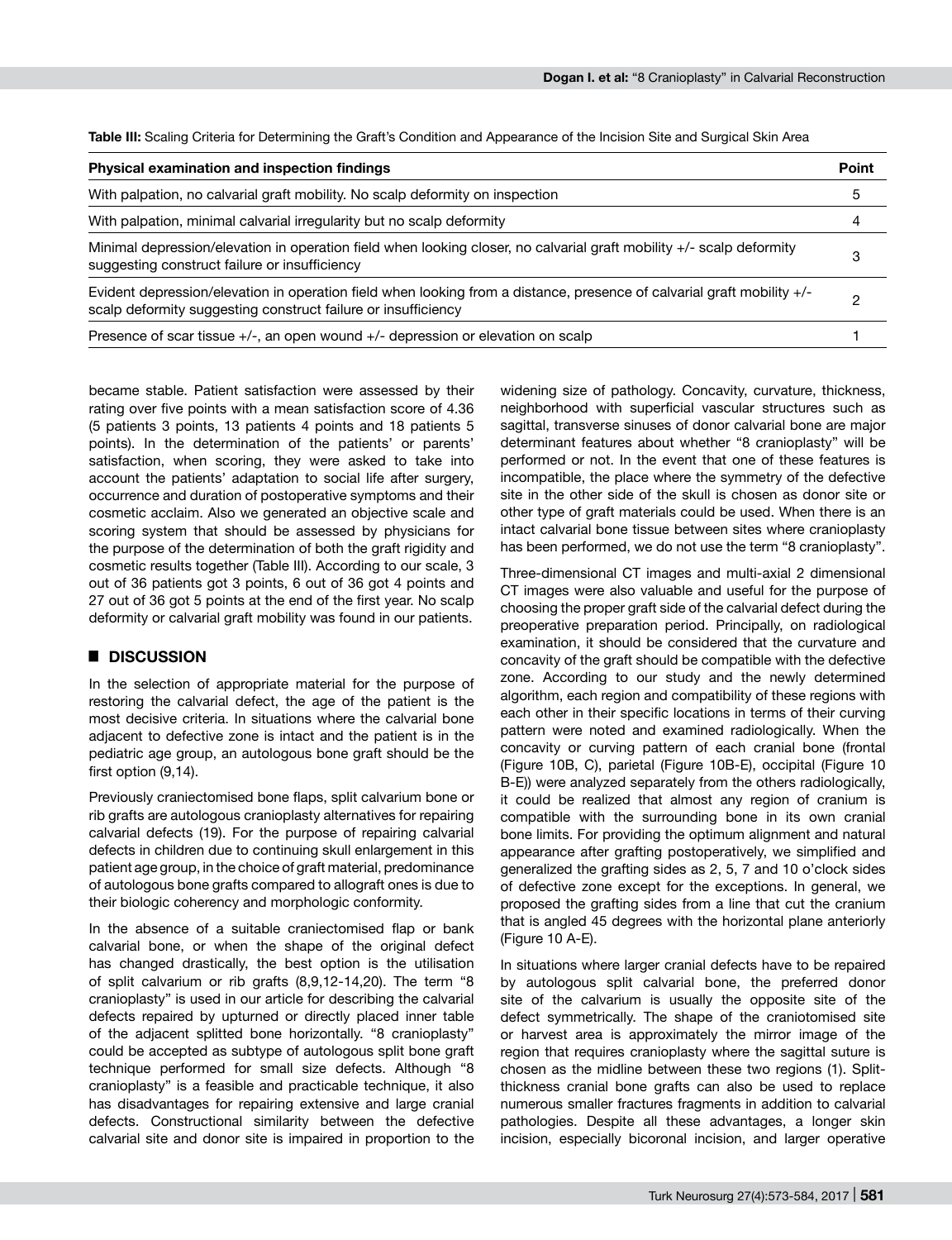field can be distinguished as disadvantages of this technique. For these reasons, the donor site of the region that needs to be restored should be chosen from the adjacent calvarial region if possible. Considering the size and location of the defect; "8 cranioplasty" should be preferred as the first surgical option. On the other hand, alternative techniques may be regarded instead of "8 cranioplasty" in defects that do not allow covering by surrounding split bone structure. Preoperative radiological evaluation of the defect for determining the surgical strategy may also be helpful.

Unlike other neurosurgical procedures for any pathology, cosmetic results are important as much as clinical outcomes for "8 cranioplasty". Most of the patients usually have cosmetic complaints and almost all of them have no neurologic deficit. For these reasons, as the initial step of this procedure, the skin incision type, length, location are determinant features of the cosmetic outcome. Thus, the care in making the skin incision should be the same as removing the pathology and repairing the defective zone.

As we have demonstrated in our study, calvarial defects may not be seen exactly in regions that we illustrated nor should they be of the same size with these regions (Figures 5A-C). Our aim here is to show that each one of these three bones has a slope peculiar to itself by creating a main principle in the surgeon's mind, and taking into account the curvature or curving pattern of cranial bones for the purpose of choosing the proper graft region. Regardless of the location of the defect, we believe our illustration provides a guideline in the determination of the region for graft material.

No studies discussing the calvarial bone grafting technique have reported any complication about resorption and loss of calvarial transplants (3,5,7,10,16). Thus, fresh autologous bone is considered as the best suitable material for reconstruction of cranial defects in view of its anatomofunctional fusion of the graft with the adjacent bone as well as the possibility of partial or total revitalization of the graft itself (1,2).

In our technique, we determined the adjacent craniotomised site of the calvarial defect on a imaginary line that intersects the horizontal axis at an angle of 135 degrees. According to this, both the center of the defect and the donor site should be on this line. In contrast, a line that intersects the horizontal axis at an angle of 45 degrees angle could be another option. Each calvarial bone has its own concavity and when these bones, i.e. the frontal, parietal and occipital bones, are divided into 3 or 2 equal subregions, it is practically indicated that each subregion could be the donor side of the others in same bone.

As we described in the details in our technique, a linear skin incision is preferred in almost every case. In some cases, according to the pathology and etiology, and especially in patients with traumatic head injury, skin defects may be observed (Figures 11 A-D). These conditions may be in a very wide range from full-thickness incisions to abrasions. According to the neighborhood between the settlement of the calvarial defect and traumatic skin incision, it is recommended that the surgical incision should cover the previously formed skin defect for cosmetic results, wound healing and arterial supply of the skin flap. In patients with traumatic head injury and skin laceration (Figure 11A), the surgical skin incision should include the skin laceration for good cosmetic results and vascularization of skin flap (Figure 11B), and the shape of skin incision may differ based on the size and location of the defective region.



**Figure 10:** Axial images of slices view from above cutting horizontal plane with 45 degrees of angle **(A)** starting from cranial base to vertex respectively **(B-E)**. (**B, C, D, E** on the right side showing the axial view of the skull sections I, II, III, IV from superior respectively) (Yellow, blue and white curved lines are showing the convexity and curvature of frontal, parietal and occipital bones respectively).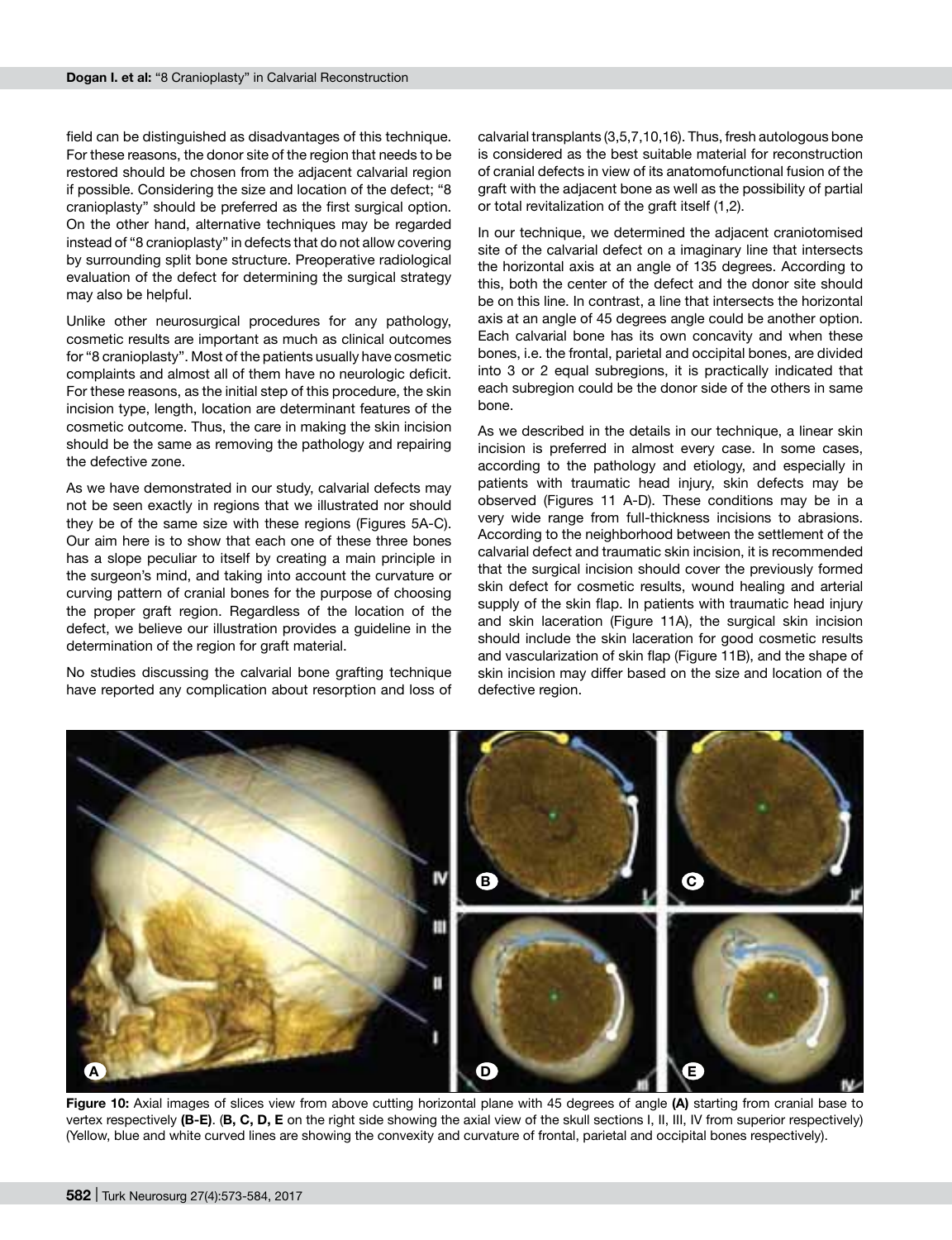Additionally, wound infection, cerebrospinal fluid (CSF) fistula and leptomeningeal cyst occurred in a patient who was excluded from our study because "8 cranioplasty" was not performed. Due to the size of a defective region caused by an epidermoid cyst that was almost 2.5 cm<sup>2</sup>, reconstruction was not performed. Here in this case, it may be concluded that the any calvarial defect independent of its size should be repaired.

In children, the scalp is more flexible and mobile than adults. Neurosurgeon can take advantage of these features to minimalize the skin incision and skin flap for good cosmetic results. Due to the excess of elastic connective tissue and loose connection of periosteum with bone and skin, this situation provides a large surgical working area with short skin exposure.

Not only the clinical importance of the autologous implants biological adaptation to defective calvarial zone also the reshaping and integration with the enlarging skull assigns them the material of choice for skull reconstruction. In children, incorporation of the bone flap is thought to occur by a combination of osteoconduction and osteoinduction. Regardless of the type of autologous material, surgical attention should be focused on protecting the integrity and configuration of the dura, periosteum and bone flap because of their high potential of inducing the organic matrix of the bone graft to transform its pluripotential osteoprogenitory cells into osteoblasts and chondroblasts. Although in split-bone technique, bone integrity is discomposed artificially, splitting the calvarial graft into two symmetric segments consisting of similar layers is essential. As we demonstrated in our patients' follow-up radiological assessments, having all the histological layer of the grafts despite corrupted integrity resulted in high affinity with adjacent bone (Figure 12).

Contour fitting of split autologous bone graft is below constructional expectations during surgery and early postoperative period. Losing bone tissue from the circumference of the bone graft during craniotomy prevents fitting of bone graft to the defective zone completely. Initially, this situation gives rise to worse osseo-integration. As a result of insufficient osteoconduction, the stability of the autologous bone graft could not be at the desired level. In pediatric patients, due to enhanced ability to integrate with the growing skull, contours of the grafts both among themselves and the solid bone tissue gradually approach each other and maintain the calvarial bone integrity in post operative late periods (9,14).



**Figure 11:** Traumatic scalp incision **(A)** and surgical skin incision **(B)** adjusted to previously occured skin laceration. In patients with depressed fracture **(C)**, previously occurred traumatic scalp cut should be carried out to view the surgical 8-shaped field **(D)**.